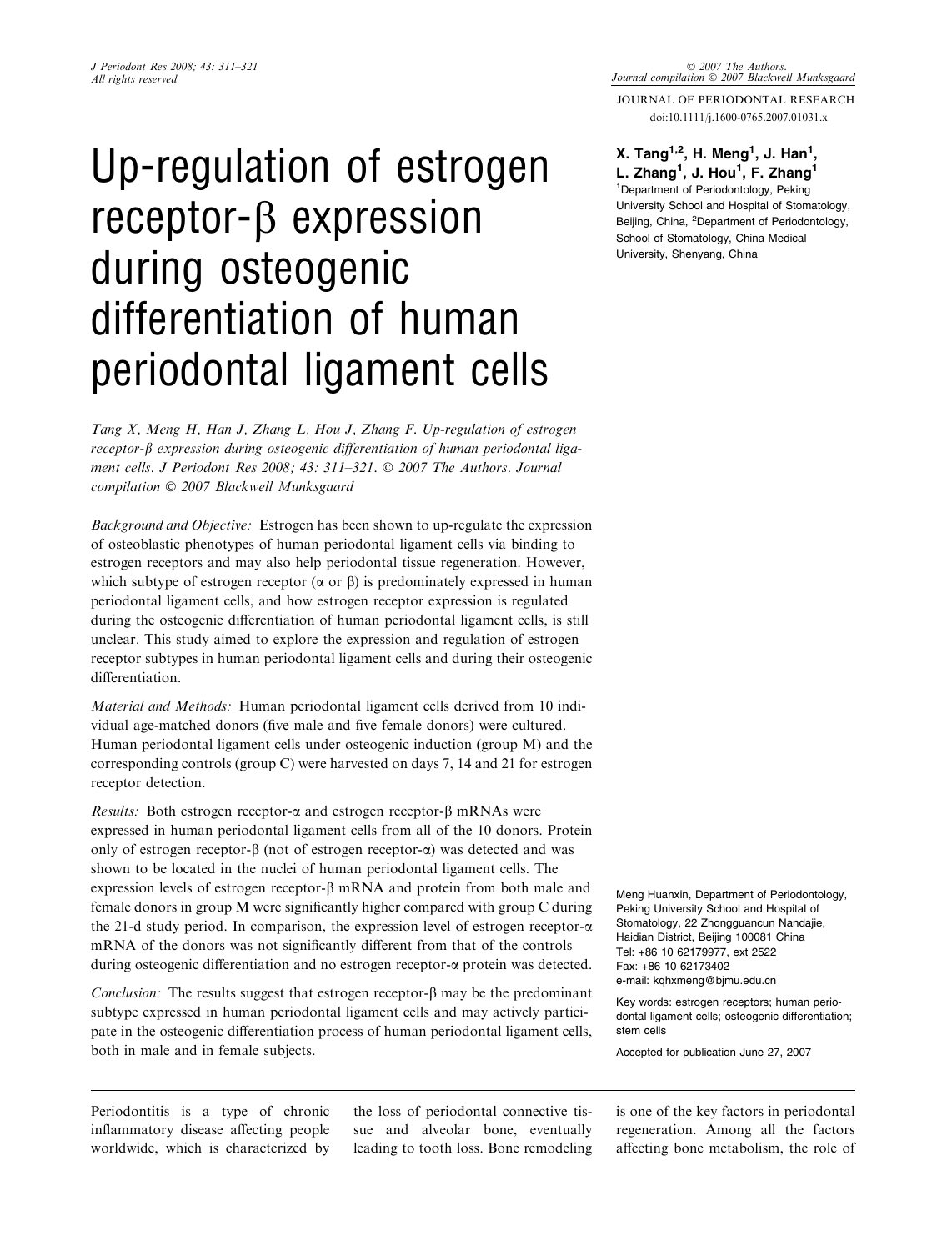estrogen is outstanding. For example, postmenopausal osteoporosis is closely associated with estrogen-deficiency status and can be ameliorated by hormone replacement therapy. Apart from regulating bone metabolism, estrogen can also relieve some chronic inflammatory diseases, such as intestinal and joint inflammation (1). Researchers have demonstrated that sufficient estrogen may help to improve the periodontal health of postmenopausal women by reducing gingival inflammation and the frequency of clinical attachment loss (2) and may help to improve tooth retention in postmenopausal women (3,4).It is well established that estrogen has multifunctional roles in influencing growth, differentiation and function in many tissues (5). The pleiotropic and tissue-specific effects of estrogen are likely to be mediated by the differential expression of distinct estrogen receptor subtypes (estrogen receptor-a and estrogen receptor- $\beta$ ) and their coregulators. Estrogen receptor is a type of nuclear hormone receptor, belonging to a family of transcription factors that can regulate the transcription of many genes. Researchers have demonstrated the complicated interaction between estrogen receptor-a and estrogen receptor-b. The ratio between the two isoforms may be important in mediating osteoblastic responses to estrogen, and estrogen receptor- $\beta$  may function as a transdominant inhibitor of estrogen receptor-a transcriptional activity (6). Functional estrogen receptor- $\alpha/\beta$ heterodimers result in unique patterns of gene regulation, many of which are distinct from the genes regulated by the estrogen receptor homodimers (7). Furthermore, many studies have documented the important roles of both estrogen receptor subtypes in bone metabolism. It has been reported that both estrogen receptor- $\alpha$  and - $\beta$  are expressed in osteoblasts, osteoblastlike cells and bones (8–11). Using knockout mice, Sims et al. found that in male mice, only estrogen receptor-a was shown to decrease bone turnover and increase trabecular bone volume, whereas in female mice both receptor subtypes influenced this process and could compensate for each other (12).

Besides studies on association between estrogen receptor-a gene polymorphism and bone density, such studies on estrogen receptor- $\beta$  are multiplying (13–16). The above in vitro and in vivo studies suggest important roles of both subtypes and their interaction in osteogenic differentiation and bone remodeling. Alveolar bone, as part of the whole skeleton, should be regulated by estrogen through the two estrogen receptors. Zhang et al., from the authors' laboratory, found that a certain genotype of estrogen receptor-a was associated with female patients with chronic periodontitis (17). However, the exact relationship between estrogen/estrogen receptor and the incidence and progression of periodontitis has not yet been fully elucidated. Therefore, it is necessary to determine the expression levels of the two subtypes in periodontal tissues, which may help to reveal the mechanism under which estrogen exerts its effects.

Periodontal ligament, which is a nonmineralized connective tissue between the cementum and alveolar bone, plays an important role in the maintenance and regeneration of periodontal tissue. It has been shown that periodontal ligament contains stem cells with the ability to differentiate into cementoblast-like cells, adipocytes and collagen-forming cells under defined culture conditions (18). A number of studies have demonstrated the osteoblastic properties of human periodontal ligament cells and their ability to form mineralized nodules (19,20). It has been shown that estrogen may up-regulate the expression of osteoblastic phenotypes of human periodontal ligament cells, which might help in the regeneration of cementum and alveolar bone. For instance, Morishita et al. found that  $17-\beta$  estradiol enhanced the production of osteocalcin by human periodontal ligament cells in a time- and dose-dependent manner (21) and significantly enhanced the alkaline phosphatase activity and mineralized nodule formation compared with the controls (22).

In order to investigate the molecular mechanism by which estrogen exerts its biological effects in human periodontal ligament cells during their osteogenic differentiation, it is necessary to evaluate the expression and regulation of estrogen receptor subtypes in human periodontal ligament cells. However, which estrogen receptor subtype is predominately expressed in human periodontal ligament cells remains controversial (23–25). In addition, whether or not human periodontal ligament cells of women can express a higher level of estrogen receptors than those of men is questionable. Also, studies on estrogen receptor expression and regulation in human periodontal ligament cells during osteogenic differentiation have not yet been published in the literature.

This in vitro study was carried out to determine the subtypes and expression level, as well as the intracellular localization, of estrogen receptors in human periodontal ligament cells and to characterize the expression profile of estrogen receptors during the osteogenic differentiation of human periodontal ligament cells.

# Material and methods

Cells from different donors were used in various experiments and the protocol is shown in Fig. 1.

# Cell culture

The periodontal ligament tissues were obtained from healthy teeth extracted for orthodontic reasons from five male donors (age-range 12–24 years; mean  $\pm$  standard deviation: 19.40  $\pm$ 6.31 years) and five age-matched female donors (age-range: 13–24 years; mean  $\pm$  standard deviation: 19.20  $\pm$ 4.66 years). Informed consent was obtained from all of the patients before the extractions were carried out. Primary culture of human periodontal ligament cells was performed according to the method described by Somerman et al., with some modifications (26). In brief, the periodontal ligament tissues attached to the middle third of the roots were gently curetted with scalpels and contamination of gingiva and pulp was excluded with caution. After being cut into small pieces of  $\approx$  0.5–1 mm<sup>3</sup>, the tissue explants from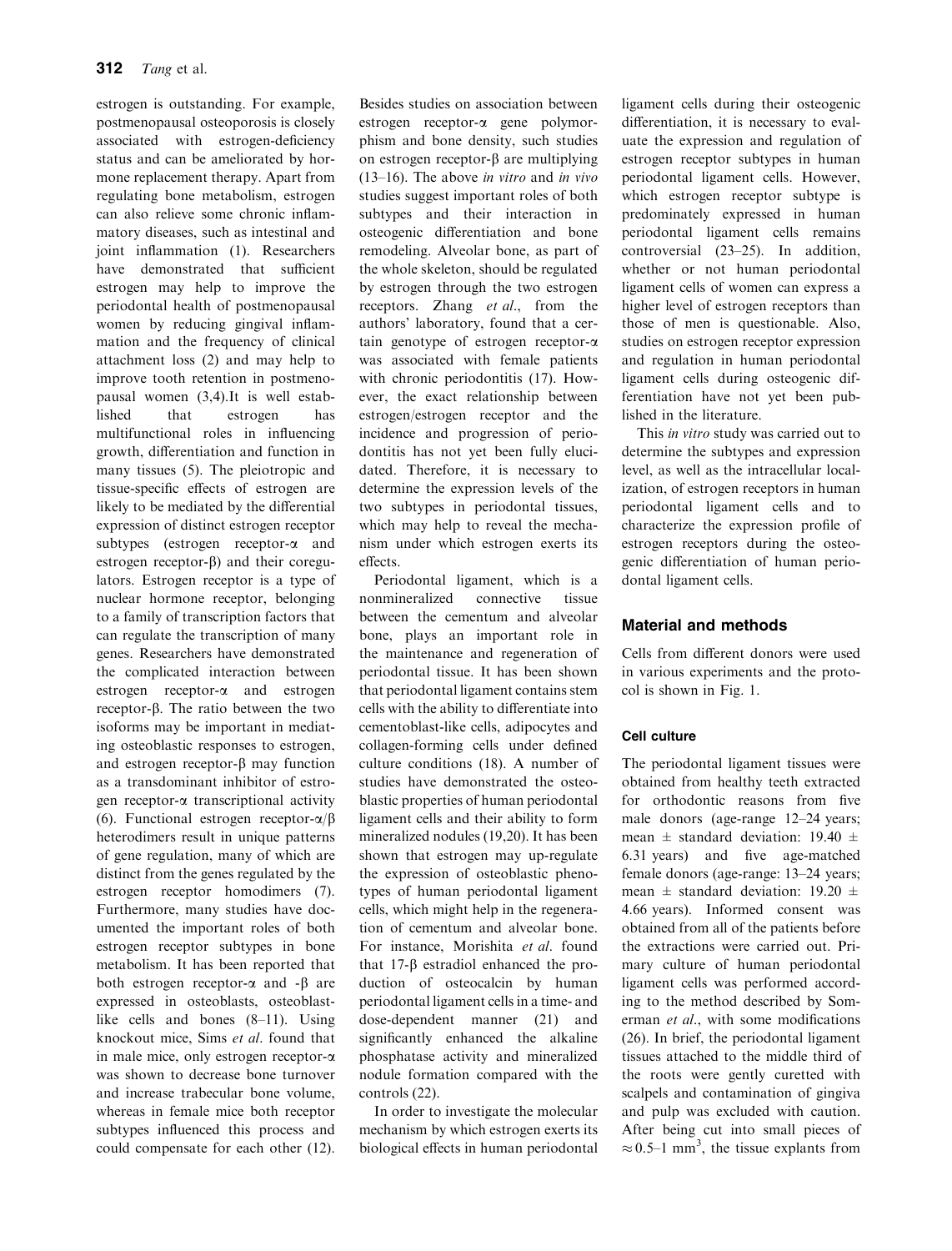

Fig. 1. Protocol for analysis of expression and regulation of estrogen receptors in human periodontal ligament cells. The primary cultures of human periodontal ligament cells were from five male donors and another five were from age-matched female donors. Cells between passages 3–5 were used in the various experiments.  $3333\%$ , human periodontal ligament cells from individual male donors;  $99999$ , human periodontal ligament cells from individual female donors;  $\mathcal{J}(\varphi)$ , human periodontal ligament cells from one male (one female) donor;  $\mathcal{J}-\varphi$ , human periodontal ligament cells from all of the male and female donors;  $\mathcal{J} - \mathcal{J}$ , human periodontal ligament cells from all of the five male donors;  $\frac{1}{2}$ , human periodontal ligament cells from all of the five female donors. ALP, alkaline phosphatase; ER, estrogen receptor; hPDLCs, human periodontal ligament cells; RT-PCR, reverse transcription-polymerase chain reaction.

the individual donors were inoculated into one or more wells of a 24-well plate to exclude contamination from other donors. Tissue explants and the outgrown cells were maintained in Dulbecco's modified Eagle's medium (Gibco, Grand Island, NY, USA) supplemented with  $10\%$  (v/v) fetal bovine serum (PAA, Coelbe, Germany), 100 U/mL of penicillin and 100  $\mu$ g/mL of streptomycin, and maintained in a humidified atmosphere of  $5\%$  (v/v)  $CO<sub>2</sub>$  at 37 $^{\circ}$ C. After reaching confluence, cells were digested with 0.125% (w/v) trypsin and  $0.02\%$  (w/v) EDTA and subcultured at a 1 : 3 ratio. In the following experiments, cells from passages 3–5 were used. The MCF-7 cell line was used as a positive control for estrogen receptor protein detection and was cultured in Dulbecco's modified Eagle's medium supplemented with 10% (v/v) fetal bovine serum and antibiotics.

#### Osteogenic induction

Osteogenic induction was performed to promote the osteogenic differentiation of human periodontal ligament cells. Cells were seeded at a density of  $1.5 \times 10^4$  cells/cm<sup>2</sup> in Dulbecco's modified Eagle's medium containing 10% (v/v) fetal bovine serum and antibiotics. Forty-eight hours later, the medium was changed to Dulbecco's modified Eagle's medium containing  $10\%$  (v/v) fetal bovine serum supplemented with  $10 \text{ mm}$   $\beta$ -glycerophosphate, 50  $\mu$ g/mL of ascorbic acid,  $10^{-7}$  M dexamethasone (Sigma, St Louis, MO, USA) and antibiotics for osteogenic induction (group M), whereas control cells remained in the culture medium with Dulbecco's modified Eagle's medium containing 10% (v/v) fetal bovine serum antibiotics (group C). The culture medium was replaced every 3 d. On days 7, 14 and

21, cells were harvested in Trizol (Invitrogen Life Technologies, Carlsbad, CA, USA) and stored at  $-70^{\circ}$ C until required for reverse transcription polymerase chain reaction (PCR) assay, whereas cells for protein detection were kept in liquid nitrogen until required for the western blot experiments. The three time-points selected were representative of the proliferation phase (day 7), the matrix maturation phase (day 14) and the mineralization phase (day 21), respectively, as described previously (27).

# Alkaline phosphatase staining

Cells from all of the 10 donors were cultured and treated as described above. During the osteogenic induction, the Gomori calcium phosphate method (28), with some modification, was performed to demonstrate alkaline phosphatase in human periodontal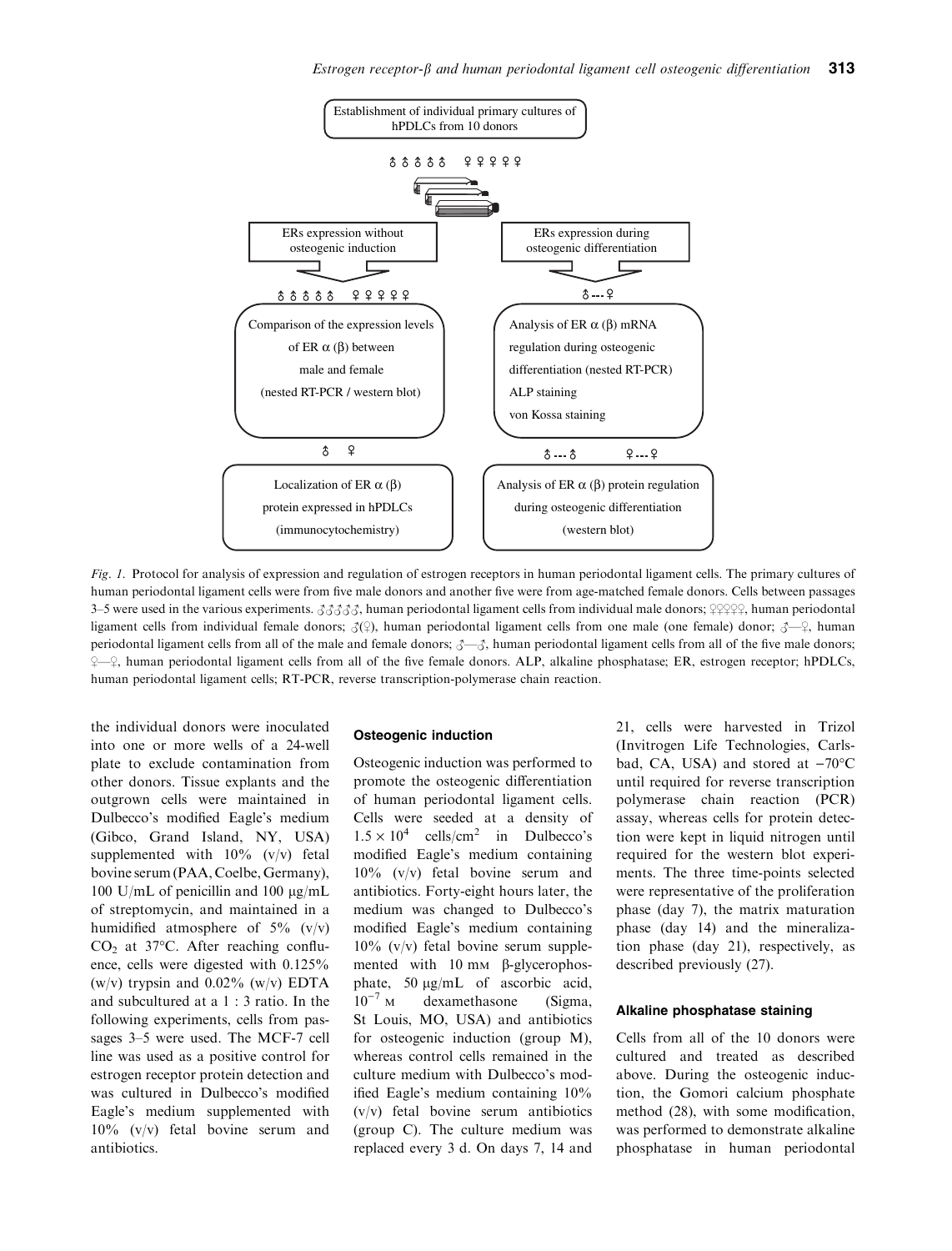ligament cells on days 10, 16 and 21. First, cells on coverslips were fixed in  $4\%$  (w/v) paraformaldehyde in phosphate-buffered saline for 10 min. Second, cells were incubated in incubation solution containing  $3\%$  (w/v)  $\beta$ -glycerophosphate, 2% (w/v) calcium chloride and 2% (w/v) magnesium sulphate at 37°C for 5 min and then incubated in 2% (w/v) cobalt nitrate for 5 min at room temperature. Third, coverslips were immersed in 0.5% (w/v) ammonium sulfide for 2 min at room temperature. Coverslips were washed with distilled water after each of the foregoing steps. Finally, Mayer hematoxylin was used to stain the nuclei of the cells.

# Von Kossa staining

Cells from all 10 donors were cultured and treated as described above. On day 28, mineralized nodules were revealed using von Kossa assay staining (29). Briefly, cells in six-well plates were fixed in  $4\%$  (w/v) paraformaldehyde (in phosphate-buffered saline) for 10 min and then stained with  $5\%$  (w/v) sodium silver nitrate under ultraviolet light for 1 h. Subsequently, cells were treated with  $5\%$  (w/v) sodium thiosulphate for 2 min and then washed with distilled water. Mineralized nodules were examined microscopically.

## Nested reverse transcriptionpolymerase chain reaction

RNA was extracted according to the manufacturer's instruction for Trizol and quantified using a BioPhotometer (Eppendorf, Hamburg, Germany). Five micrograms of total RNA was used to synthesize first-strand cDNA by the ThermoSCRIPT $<sup>TM</sup>$  reverase</sup> transcriptase system (Invitrogen Life Technologies) in a final volume of 20 uL. Nested PCR was applied, according to a previously described method (8), with some modifications, described in detail below. Primer sequences for amplification of the DNA fragments encoding partial estrogen receptor-a and estrogen receptor- $\beta$  are listed in Table 1. 18S rRNA was used as the internal control to evaluate total RNA input because it has been shown to demonstrate excellent consistency and nonregulation by treatments (30) and suitability in all the study models for studying differentiation of certain cells (31). The dynamics tests were carried out to find the linear range and identify the appropriate cDNA input amount and amplification circles. PCR was performed in reaction mixtures of 25  $\mu$ L containing 0.5  $\mu$ L of cDNA, 10 mM Tris-HCl, 50 mM KCl, 10 mm  $(NH_4)_2SO_4$ , 0.2 µm forward and reverse primers, 200  $\mu$ M dNTPs, 1.5 mm  $MgCl<sub>2</sub>$  and 1 U of Taq DNA polymerase. After predenaturation at 94 °C for 5 min, 20 PCR cycles were performed (94 $\degree$ C for 30 s, 53 $\degree$ C for 30 s,  $72^{\circ}$ C for 30 s) followed by enlongation at  $72^{\circ}$ C for 7 min on a thermal cycler (Gene Amp, PCR system 2700; Applied Biosystems, Foster City, CA, USA). Next, for the nested amplification,  $1 \mu L$  of the first amplification product was added to another  $24 \mu L$  of reaction mixture containing the same components as those in the first reaction, except that the original primers were substituted with 0.2  $\mu$ M nested forward and reverse primers. Another 20–25 PCR cycles (94 $\degree$ C for 30 s, 53 $\degree$ C for 30 s,  $72^{\circ}$ C for 30 s) were performed. As for 18S rRNA, normal PCR was carried out with 18 cycles of amplification (94 $^{\circ}$ C for 30 s, 58 $^{\circ}$ C for 30 s, 72 $^{\circ}$ C for 30 s). PCR products were electrophoresed on a  $1.5\%$  (w/v) agarose gel and then stained with  $0.2 \mu g/mL$  of ethidium bromide. MCF-7 cells were used as the positive control. A no-template control was included to show any DNA contamination in the PCR system. Digital photographs were taken under ultraviolet light, and bands on the images were analyzed using BAND LEADER 3.0 Software (Magnitec Ltd, Tel Aviv, Israel). The total band-volume of the estrogen receptor- $\alpha$  or estrogen receptor- $\beta$  PCR product was normalized to that of the corresponding 18S rRNA. Samples of the PCR products were cloned into pGEM®-T vectors (Promega, Madison, WI, USA) and sequenced for verification.

# Western blot

Cells were solubilized in lysis buffer containing 20 mm Tris (pH 7.4), 150 mM NaCl, 1 mM EDTA, 1 mM EGTA,  $1\%$  (v/v) Triton X-100, 2.5 mm sodium pyrophosphate,  $1 \text{ mm}$   $\beta$ -glycerol phosphate and  $2 \text{ mm}$  Na<sub>3</sub>VO<sub>4</sub> supplemented with protease inhibitor cocktail (Roche, Mannheim, Germany) before use. Protein concentrations were determined with the bicinchoninic acid Protein Assay Kit (Pierce, Rockford, IL, USA), according to the manufacturer's instructions, and the absorbance was read at 595 nm on an enzyme-linked immunosorbent assay reader (EL-311SX; Bio-Tec Instruments, Burlington, VT, USA). Protein components of the cell lysate were separated by sodium dodecyl sulfatepolyacrylamide gel electrophoresis. A 50-µg amount of total protein of each sample was loaded onto one gel

Table 1. Sequences of primers used in the nested polymerase chain reaction

| Target genes |         | Type of primers Primers for initial PCR $(5^2-3^2)$ | Primers for nested PCR $(5^2-3^2)$ | Product size (bp) |
|--------------|---------|-----------------------------------------------------|------------------------------------|-------------------|
| $ER\alpha$   | Forward | AATTCAGATAATCGACGCCAG                               | GACAAGGGAAGTATGGCTATGGA            | 248               |
|              | Reverse | GTGTTTCAACATTCTCCCTCCTC                             | <b>TTCATCATTCCCACTTCGTAGC</b>      |                   |
| $ER\beta$    | Forward | <b>TAGTGGTCCATCGCCAGTTAT</b>                        | <b>CGGAACCTCAAAAGAGTCCCTGG</b>     | 323               |
|              | Reverse | <b>GGGAGCCACACTTCACCAT</b>                          | CCGAAGTCGGCAGGCCTGGCAGC            |                   |
| 18S rRNA     | Forward | GTGGAGCGATTTGTCTGGTT                                |                                    | 201               |
|              | Reverse | ACGCTGAGCCAGTCAGTGTA                                |                                    |                   |

ER $\alpha$ , estrogen receptor- $\alpha$ ; ER $\beta$ , estrogen receptor- $\beta$ .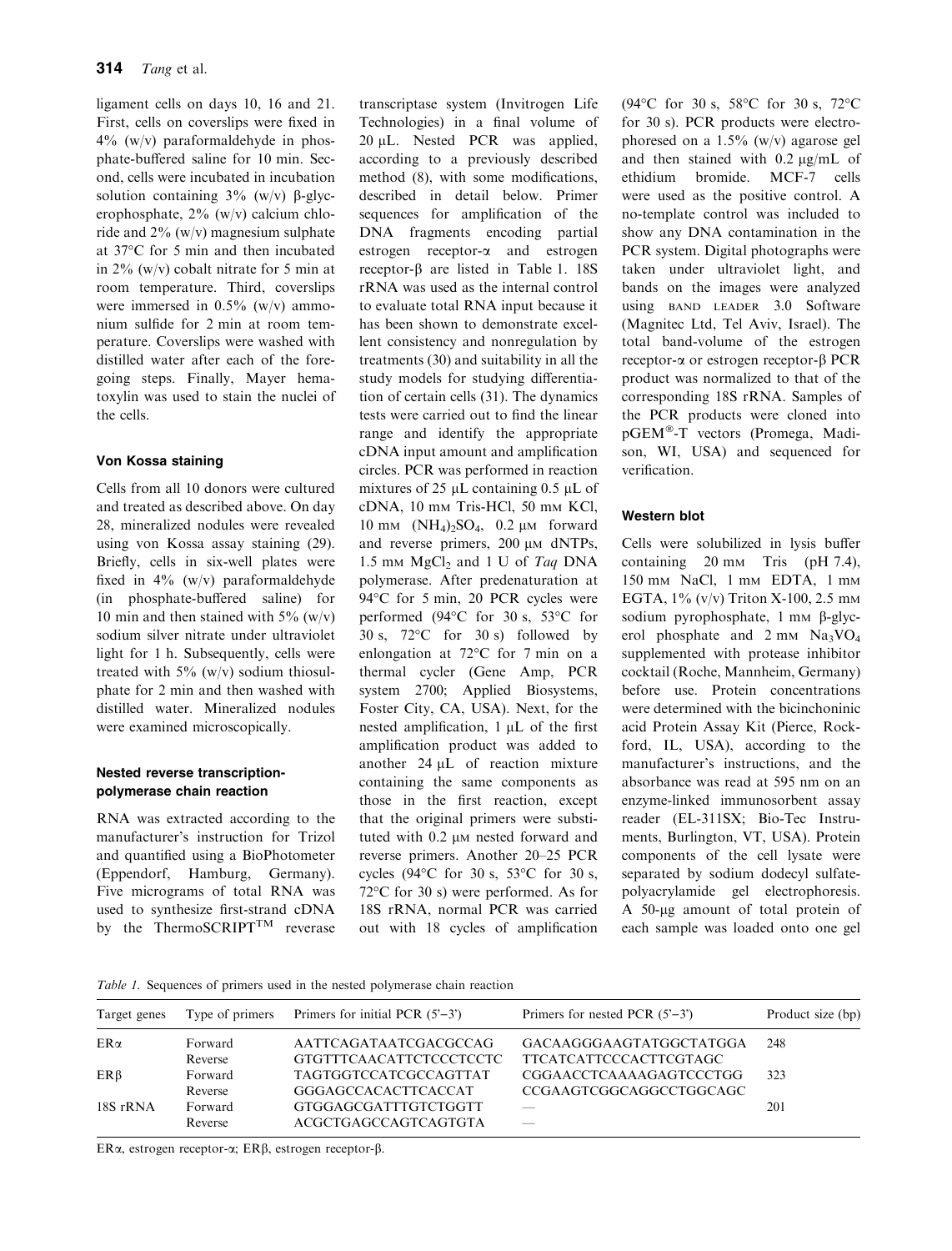comprising a  $5\%$  (w/v) stacking gel and a  $12.5\%$  (w/v) running gel. At the end of electrophoresis, samples were transferred to nitrocellulose blotting membranes (Hybond<sup>TM</sup>; Amersham Pharmacia, Little Chalfont, UK). Nonspecific binding sites were blocked by  $5\%$  (w/v) skimmed milk in  $0.05\%$ (v/v) tris-buffered salt solution (TBS)- Tween for 1 h at room temperature. Next, the membrane was incubated in the following diluted primary antibodies overnight. Dilution for rabbit monoclonal antibody to estrogen receptor-a (SRA1010; Neomarkers, Westinghouse, CA, USA) and for rabbit polyclonal antibody to estrogen receptor-a (HC-20; Santa Cruz Biotechnology, Santa Cruz, CA, USA) was 1 : 400 and that for rabbit monoclonal antibody to estrogen receptor- $\beta$ (05-824; Upstate, Lake Placid, NY, USA) was 1 : 500. Monoclonal antibody to b-actin (Beijing Zhongshan Golden Bridge Biotechnology, Beijing, China), an internal control to determine the amount of total protein loaded, was used at a dilution of 1 : 5000 with 1 h of incubation at room temperature. The membrane was washed three times in  $0.05\%$  (v/v) TBS-Tween and incubated in diluted secondary antibody for 1 h at room temperature. The secondary antibody, anti-rabbit IgG, to detect estrogen receptor primary antibodies, was labeled with Alexa Fluor<sup>®</sup>780 (Odyssey, Lincoln, NE, USA), and the secondary antibody, anti-mouse IgG, to detect b-actin primary antibody, was labeled with Alexa Fluor<sup>®</sup> 680 (Odyssey). After thorough washing of the membrane, fluorescence emitted from the protein bands was captured, photographed and analyzed by the LI-COR Infrared Imaging System (Odyssey). MCF-7 cells were used as the positive control. The band volume of estrogen receptors was analyzed and normalized to that of the corresponding  $\beta$ -actin using QUANTITY ONE 4.31 software (Bio-Rad Laboratories Inc., Hercules, CA, USA).

#### Immunocytochemistry

MCF-7 cells and human periodontal ligament cells, without osteogenic induction, from one male and one female donor were seeded on coverslips at a density of  $1.5 \times 10^4$  cells/cm<sup>2</sup> in Dulbecco's modified Eagle's medium with  $10\%$  (v/v) fetal bovine serum. After a period of 48 h, cells on coverslips were rinsed with phosphate-buffered saline and then fixed in cold acetone for 10 min. Next, endogenous perioxidase was blocked with  $1\%$  (w/v)  $H<sub>2</sub>O<sub>2</sub>$  for 10 min. Subsequently, cells were permeated by  $0.2\%$  (v/v) Triton X-100 in phosphate-buffered saline for 10 min at room temperature followed by incubation in  $5\%$  (w/v) bovine serum albumin in phosphate-buffered saline to block nonspecific immunoreactions and were then incubated in the primary antibodies at  $4^{\circ}$ C overnight. The primary antibody to estrogen receptor-a (SRA1010; Stressgen Bioreagents) was used at a dilution of 1 : 200 and that to estrogen receptor-b (H-150; Santa Cruz) was used at a dilution of 1 : 100. The PV-9000 Polymer Detection System (Beijing Zhongshan Golden Bridge Biotechnology) was used for immunocytochemical staining, according to the manufacturer's recommendations, and finally a diaminobenzidine kit (Beijing Zhongshan Golden Bridge Biotechnology) was used to develop color. For negative controls, primary antibody was omitted and substituted with phosphate-buffered saline. All cell samples staining negative were stained with hematoxylin and eosin to complete the process.

#### **Statistics**

Semiquantitative data of nested PCR and western blot were analyzed with the Student's t-test for comparison of the expression levels of estrogen receptors in human periodontal ligament cells from male and female donors. Repeated Measurement in General Linear Model and Pairwise Comparisons were applied for comparison of the expression levels of estrogen receptors during osteogenic differentiation. Statistical analyses were carried out using the spss 11.5 software package (SPSS Inc., Chicago, IL, USA). Significance was considered to occur at  $p \leq 0.05$ .

#### **Results**

# Expression of estrogen receptor subtypes in human periodontal ligament cells from male and female donors

Both estrogen receptor-a and estrogen receptor-b mRNA were expressed in human periodontal ligament cells from all 10 donors and there was no significant difference in expression levels between the male and the female donors. The band volume of estrogen receptor-a PCR products normalized to 18S rRNA was  $1.288 \pm 0.174$  for male donors vs.  $1.283 \pm 0.880$  for female donors (mean ± standard deviation,  $p = 0.946$ , and the band volume of estrogen receptor- $\beta$  normalized to 18S rRNA was 1.249  $\pm$ 0.114 for males, vs.  $1.073 \pm 0.145$  for females (mean  $\pm$  standard deviation.  $p = 0.104$ ). The positive-control MCF-7 cells expressed higher levels of estrogen receptor-a and estrogen receptor- $\beta$  mRNA than human periodontal ligament cells, and no-template controls showed no PCR product band (Fig. 2).

Western blottong showed that estrogen receptor- $\beta$  protein, not estrogen receptor-a protein, was expressed in human periodontal ligament cells from both male and female donors. No significant difference in band volume was found between human periodontal ligament cells from the two sexes. The band volume of estrogen receptor- $\beta$ normalized to  $\beta$ -actin was  $0.078 \pm$ 0.018 for male donors vs. 0.065  $\pm$ 0.010 for female donors (mean  $\pm$  standard deviation,  $p = 0.317$ ). However, neither monoclonal or polyclonal antibodies to estrogen receptor-a detected estrogen receptor-a protein in any of the human periodontal ligament cell samples, but they did detect highly expressed estrogen receptor- $\alpha$  in the MCF-7 cells (Fig. 3).

Nuclear dominant staining of estrogen receptor-b immunoreactivity was shown in human periodontal ligament cells from both the male and the female donors and in MCF-7 cells. The immunoreactive staining of the controls was negative. However, no estrogen receptor-a immunoreactivity was observed in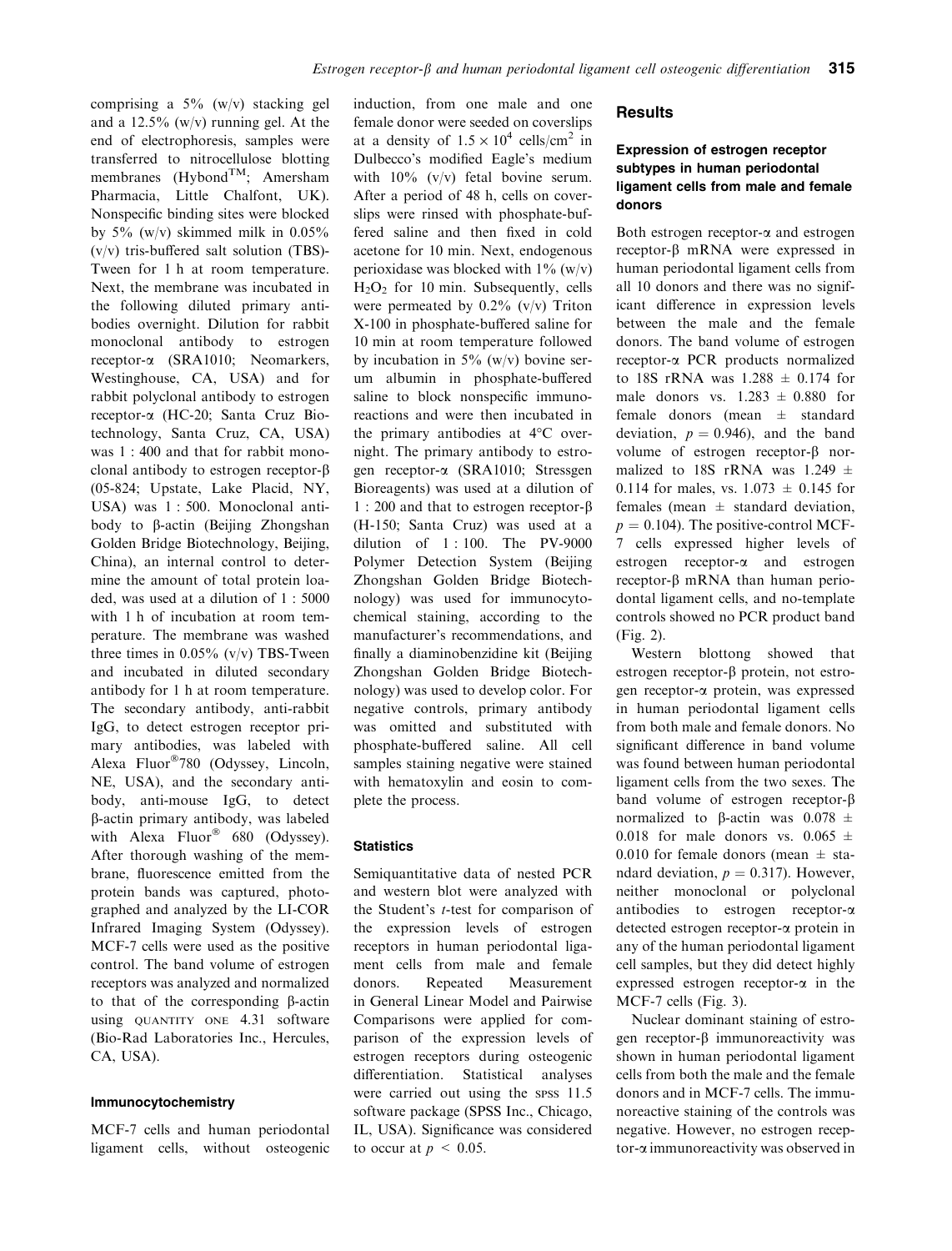

Fig. 2. mRNA expression of estrogen receptor- $\alpha$  and estrogen receptor- $\beta$  (detected with a nested reverse transcription-polymerase chain reaction) in human periodontal ligament cells from five male and five female donors. Cells were harvested in Trizol and RNA was extracted. 18S rRNA was used as the internal control to evaluate total RNA input and MCF-7 cells were used as the positive control for estrogen receptor mRNA detection. Twenty-five cycles were performed in the second amplification in the nested reverse transcription-polymerase chain reaction. The polymerase chain reaction products were separated in a 1.5% (w/v) agarose gel. No significant difference of expression levels was found of estrogen receptor- $\alpha$  and estrogen receptor- $\beta$  mRNA in human periodontal ligament cells between male and female donors.  $ER\alpha$ , estrogen receptor- $\alpha$ ;  $ER\beta$ , estrogen receptor- $\beta$ ; f, female; NTC, no-template control; m, male.



Fig. 3. Western blot analysis of estrogen receptor- $\alpha$  and estrogen receptor- $\beta$  protein in human periodontal ligament cells from five male and five female donors. b-actin was used as the internal control to evaluate total protein of samples loaded. Two types of primary antibodies to estrogen receptor-a were applied in the experiments; this figure shows the result with the monoclonal antibody. Neither antibody was able to detect estrogen receptor- $\alpha$ protein in human periodontal ligament cells, whereas MCF-7 cells, the positive control, were found to express a high level of estrogen receptor-a. Both MCF-7 cells and human periodontal ligament cells expressed estrogen receptor- $\beta$  protein. No significant difference in the band volume of estrogen receptor- $\beta$  was detected in human periodontal ligament cells between male and female donors. ERα, estrogen receptor-α; ERβ, estrogen receptor-β; f, female; m, male.

human periodontal ligament cells, in contrast to the the positve staining of estrogen receptor-a in the nuclei of MCF-7 cells (Fig. 4A–F).

# Alkaline phosphatase staining and von Kossa staining

Strong alkaline phosphatase staining occurred from day 10 after initial treatment, whereas only weak staining was detected earlier than day 10. Staining intensity and the number of positively stained cells gradually increased and become markedly higher in group M than in group C during the 21-d study period.

Mineralized nodules were seen from day 14 onwards after initial treatment in group M. On day 28, mineralized nodules were revealed by von Kossa staining in group M. No mineralized nodule was detected in group C.

# Expression of estrogen receptor-a and estrogen receptor- $\beta$  in human periodontal ligament cells during their osteogenic differentiation

Under osteogenic induction, the estrogen receptor- $\beta$  mRNA expression level in human periodontal ligament cells gradually increased and was higher than that in controls on day 7 (2.34 fold,  $p = 0.129$ ), day 14 (5.71-fold,  $p = 0.014$ ) and day 21 (4.32-fold,  $p =$ 0.006). Furthermore, in group M, the expression level of estrogen receptor- $\beta$ mRNA on day 21 was significantly higher than that on day 14 ( $p = 0.034$ ) and on day 7 ( $p = 0.042$ ). However, the expression level of estrogen receptor-a mRNA remained nearly constant during the differentiation process, although there was a slight, but not significant increasing trend compared with the controls (Fig. 5).

The results of western blotting showed that the expression level of estrogen receptor- $\beta$  protein in group M was markedly elevated at all timepoints compared with group C on day 7 (1.78-fold,  $p = 0.004$ ), day 14 (2.73fold,  $p = 0.002$ ) and day 21 (2.86-fold,  $p = 0.026$ ) in human periodontal ligament cells from the male donors, and on day 7 (1.66-fold,  $p = 0.015$ ), day 14  $(1.99-fold, p = 0.011)$  and day 21  $(3.49\text{-fold}, p = 0.024)$  in human periodontal ligament cells from the female donors. No significant difference of expression level of estrogen receptor- $\beta$ protein between the three time-points was found in group M of the two sexes. However, estrogen receptor-a protein was not detected in any of the cell samples with either of the two primary antibodies to estrogen receptor-a (Fig. 6).

Furthermore, the expression levels of estrogen receptors remained stable in group C during the 21-d study period.

# **Discussion**

The present study demonstrates that estrogen receptor- $\beta$  may be the dominant subtype expressed in the main constitutive cells of periodontal ligament, namely human periodontal ligament cells. By contrast to most related reports, which focused on either mRNA or protein expression of estrogen receptor subtypes in human periodontal ligament cells from one or a few donors, the present study analysed both mRNA and protein expression in human periodontal ligament cells from 10 donors and also compared the expression levels of estrogen receptors in human periodontal ligament cells between male and female donors. The results showed that although both estrogen receptor- $\alpha$  and - $\beta$  mRNA were expressed in human periodontal ligament cells, only estrogen receptor- $\beta$ protein was detected in human periodontal ligament cells and was found to be the dominant type in the nuclei of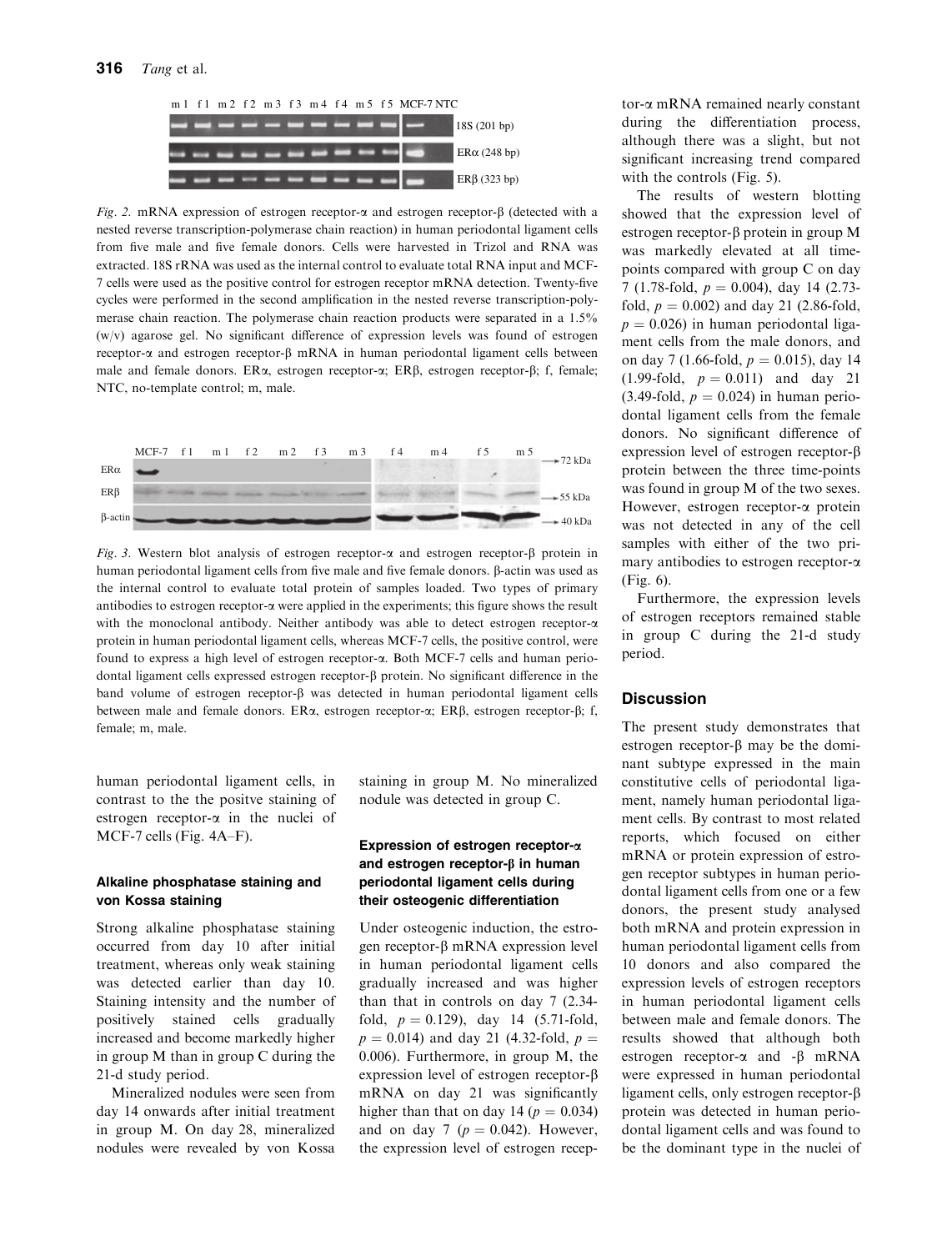

Fig. 4. Immunocytochemistry staining of estrogen receptor- $\alpha$  and estrogen receptor- $\beta$ . Immunocytochemistry staining was carried out to localize estrogen receptor-a and estrogen receptor-b protein expressed in human periodontal ligament cells. Color was developed with diaminobenzidine in panels A, D, E and F, while the estrogen receptor- $\alpha$ - negative cell samples, shown in panels B and C, were stained with hematoxylin and eosin. Positive staining for estrogen receptor- $\alpha$  was shown in the nuclei of MCF-7 cells, the positive control (A). Human periodontal ligament cells from a male donor (B) and from a female donor (C) showed negative immunoreactivity for estrogen receptor-a. Positive staining for estrogen receptor- $\beta$  was shown in the nuclei of MCF-7 cells (D), in human periodontal ligament cells from a male donor (E) and in human periodontal ligament cells from a female donor (F). Magnification: 200×.

human periodontal ligament cells. Because estrogen receptor belongs to the nuclear receptor superfamily, the positive staining of estrogen receptor in nuclei is not surprising. Furthermore, there was no significant difference in the estrogen receptor expression levels in human periodontal ligament cells between male and female donors, which indicates that estrogen may exert its biological effects in the periodontal tissues of both sexes. However, previous reports on the expression of estrogen receptor subtypes in human periodontal ligament cells have not reached the same conclusion. Parkar et al. could not detect estrogen receptor- $\alpha$  mRNA in periodontal tissues (23). However, Morishita et al. detected estrogen receptor-a mRNA in four sets of human periodontal ligament cells from two male and two female donors (24); moreover, positive immunostaining of estrogen receptor- $\beta$  was found in the nuclei of  $\approx 40\%$  of human periodontal ligament cells, whereas no estrogen receptor-a immunostaining was detected (25), which supports our finding. To sum up, estrogen receptor- $\beta$ may be the predominant subtype

expressed in human periodontal ligament cells and may mediate estrogen's biological activities as a nuclear receptor in both men and women.

To date there is no evidence that estrogen receptor-a protein is expressed in human periodontal ligament cells, although in our study estrogen receptor-a mRNA was detected in these cells. This phemonenon may be explained as follows. First, too little estrogen receptor-a protein is expressed in human periodontal ligament cells to be detected with western blotting and immunocytochemistry. In support of this, Leimola-Virtanen et al. found that although estrogen receptor-a mRNA could be detected in the oral mucosa and salivary glands it could not be detected by immunohistochemistry staining, indicating a very low level of expressed protein (32). Second, human periodontal ligament cells may express some type of splice variant of estrogen receptor-a mRNA encoding a type of variant estrogen receptor-a protein that cannot be recognized by the commonly used antibodies, whereas the alternatively spliced mRNA may be easily checked by sequencing the products obtained by appropriately selected primers. The 46-kDa isoform (hERalpha46), lacking the 173 N-terminal amino acids, has been reported to be expressed in osteoblasts (33). To detect more epitopes of estrogen receptor-a protein, one monoclonal antibody and one polyclonal antibody were used in the present study. However, no estrogen receptor-a protein was detected in any of the human periodontal ligament cell samples. On the contrary, both antibodies detected highly expressed estrogen receptor-a protein in the positive-control MCF-7 cells with western blot and immunocytochemistry. Third, there may exist some manner of post-transcriptional and post-translational modification for estrogen receptor-a mRNA and protein, which may decrease estrogen receptor-a mRNA and protein stability or inhibit the protein translation process. Tateishi et al. found that the carboxyl terminus of Hsc70-interacting protein (CHIP) preferentially bound to misfolded unliganded estrogen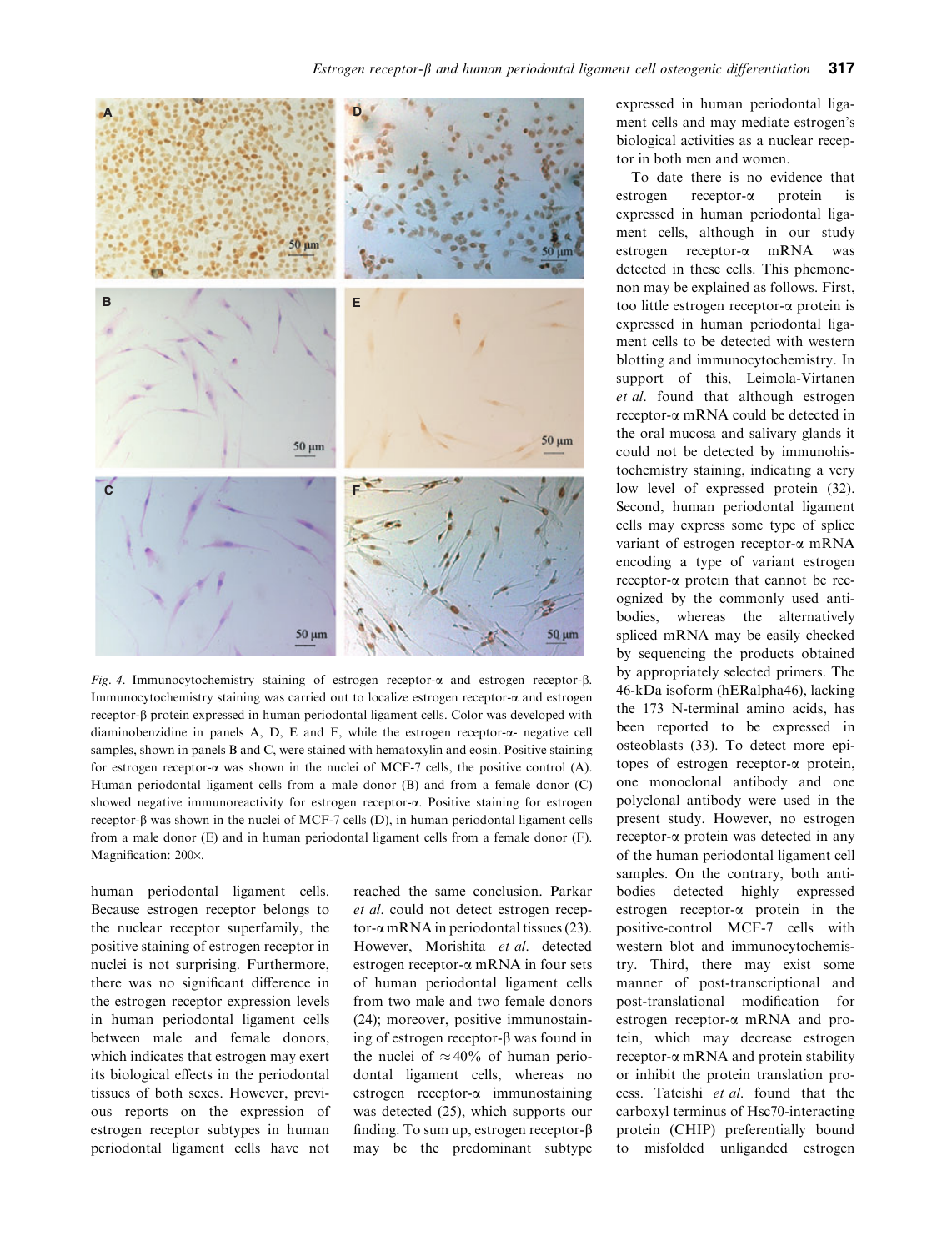

Fig. 5. mRNA expression of estrogen receptor- $\alpha$  and estrogen receptor- $\beta$  in human periodontal ligament cells during their osteogenic differentiation, as detected using the nested reverse transcription-polymerase chain reaction. Cells were individually cultured in Dulbecco's modified Eagle's medium supplemented with 10% fetal bovine serum (group C) and in Dulbecco's modified Eagle's medium supplemented with 10% fetal bovine serum, 10 mm  $\beta$ -glycerophosphate sodium, 50 µg/mL of ascorbic acid and  $10^{-7}$  M dexamethasone (group M). Twenty cycles were performed in the second amplification of the nested reverse transcription-polymerase chain reaction. The polymerase chain reaction products were separated in a 1.5% (w/v) agarose gel. 18S rRNA was used as the internal control to evaluate the total RNA input (A). mRNA levels of estrogen receptor- $\alpha$  (B) and estrogen receptor- $\beta$  (C) were normalized to those of corresponding 18S rRNA. The amount of reverse transcription-polymerase chain reaction product present at different time-points was expressed relative to that found on day 7 in group C. The result is representative of three independent experiments. C, group C; M, group M. \*Significant difference of expression level of estrogen receptor- $\beta$  mRNA between group M and group C ( $p < 0.05$ ). #Significant difference of the expression level of estrogen receptor- $\beta$ mRNA between day 7 and day 21 in group M ( $p < 0.05$ ). &Significant difference of the expression level of estrogen receptor- $\beta$  mRNA between day 14 and day 21 in group M ( $p < 0.05$ ). ER $\alpha$ , estrogen receptor- $\alpha$ ; ER $\beta$ , estrogen receptor- $\beta$ .

receptor-a protein and ubiquitinated it to induce degradation (34). As for estrogen receptor- $\beta$ , the C-terminal F domain of estrogen receptor- $\beta$  protects unliganded estrogen receptor- $\beta$  bound with CHIP from proteolysis (35). Therefore, it is likely that unliganded estrogen receptor- $\alpha$  is liable to be degraded compared with unliganded estrogen receptor- $\beta$ . Moreover, it is possible that estrogen receptor-a protein degradation may be active in human periodontal ligament cells so that estrogen receptor- $\alpha$  can be easily degraded. From the above, we conclude that human periodontal ligament cells may not express, or may express only an extremely low level of, estrogen receptor-a protein.

In the osteogenic induction experiment of this study, alkaline phosphatase staining and von Kossa staining demonstrated that human periodontal ligament cells underwent osteogenic differentiation. Both estrogen receptor- $\beta$  mRNA and protein were significantly up-regulated under osteogenic induction compared with untreated controls. During osteogenic differentiation, the amount of estrogen receptor- $\beta$  mRNA gradually increased with time, whereas the amount of estrogen receptor- $\beta$  protein increased at the start and then remained nearly constant in human periodontal ligament cells from both male and female donors. In spite of the difference in expression profile between mRNA and protein, the up-regulation trend of estrogen receptor- $\beta$  under osteogenic induction indicated that estrogen receptor- $\beta$  may play an active part in the osteogenic differentiation of human periodontal ligament cells. As for estrogen receptor-a, the expression level of mRNA was slightly, and nonsignificantly, up-regulated under osteogenic induction compared with the controls, and estrogen receptor-a protein was not detected in any of the cell samples. Furthermore, the expression level of estrogen receptors remained stable in untreated cells. Therefore, it can be concluded that the up-regulation of estrogen receptor- $\beta$  is induced by osteogenic induction, and estrogen  $receptor-\beta$  is the predominant estrogen receptor subtype that may play an active part in the osteogenic differentiation of human periodontal ligament cells, both in men and in women.

Many studies indicate the important role of estrogen receptor- $\beta$  as a result of its high expression level in various osteoblast-like cell lines. Arts et al. found that estrogen receptor- $\beta$  mRNA expression increased gradually during osteogenic induction, whereas estrogen receptor-a levels remained constant in an immortalized osteoblast-like cell line (8). Similar results were shown in our experiment. Another study reported that estrogen receptor- $\beta$  mRNA was constantly and highly expressed in osteoblasts of rats during the differentiation of osteoblastic cells, whereas the estrogen receptor-a mRNA level was very low at the beginning, gradually increasing later (36). Ireland et al. concluded that the regulation of estrogen receptor subtype expression and the ability to mineralize depended on donor age and that the up-regulation of estrogen receptor- $\beta$  is probably associated with the higher speed of mineralization and reduced proliferation (11). All these data demonstrate that both estrogen receptor subtypes play a role in osteogenic differentiation, but the regulation patterns differ with cell lines and vary with donor age and differen-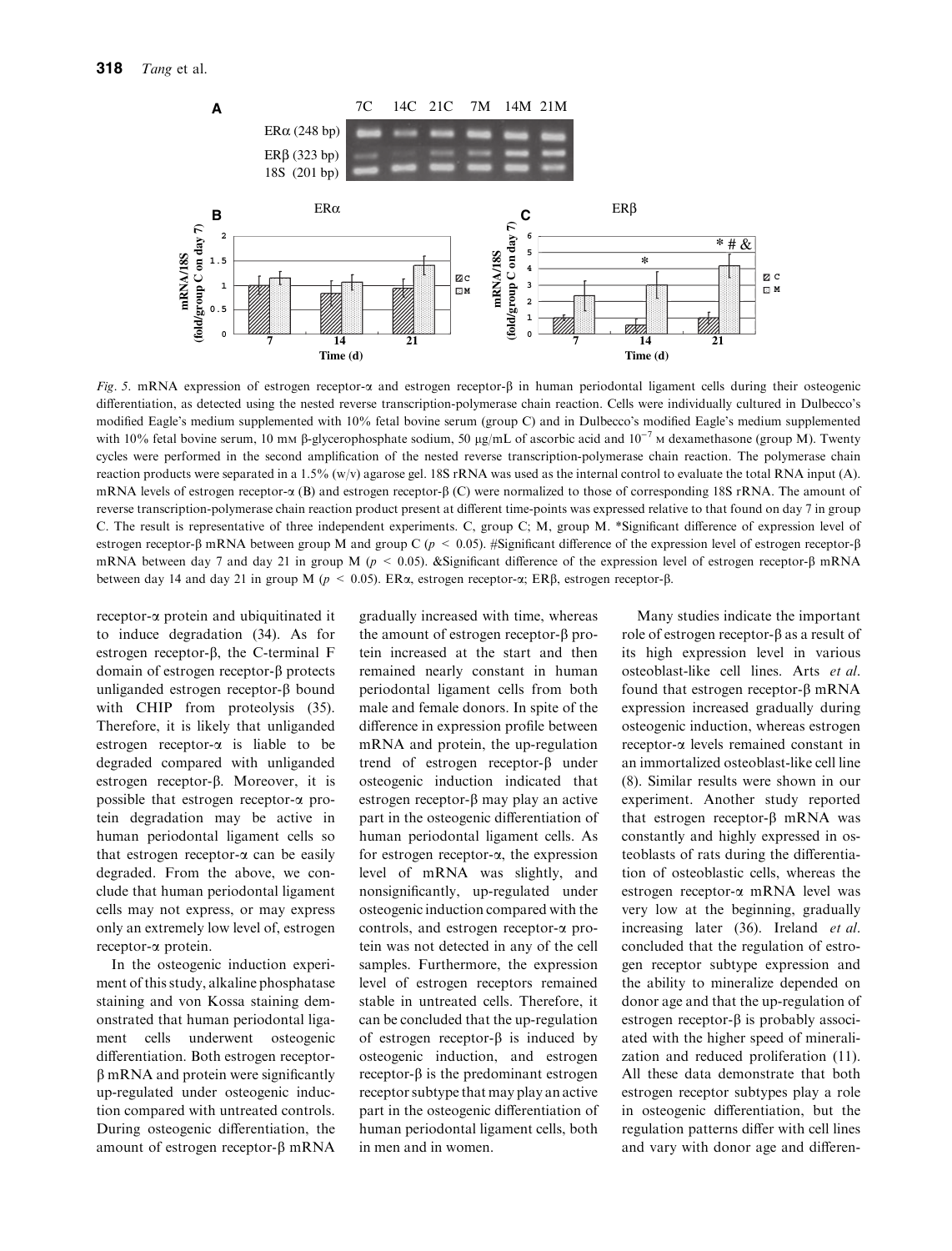

Fig. 6. Western blot analysis of estrogen receptor-a and estrogen receptor- $\beta$  protein expression in human periodontal ligament cells (human periodontal ligament cells) from male (A) and female (B) donors during osteogenic differentiation. Cells were, respectively, cultured in Dulbecco's modified Eagle's medium supplemented with 10% fetal bovine serum (group C) and in Dulbecco's modified Eagle's medium supplemented with 10% fetal bovine serum, 10 mm  $\beta$ -glycerophosphate sodium, 50 µg/mL of ascorbic acid and  $10^{-7}$  M dexamethasone (group M). On days 7, 14 and 21, cells were harvested for western blot analysis. MCF-7 cells were used as a positive control for estrogen receptor detection. B-actin was used as the internal control to evaluate total protein of the samples loaded. Details are stated in the text. The band density of estrogen receptor-b was normalized to that of the corresponding b-actin, and protein levels at different time-points were expressed relative to those found on day 7 in group C. No estrogen receptor-a protein was detected in any cell samples using two types of primary antibodies to estrogen receptor- $\alpha$  and the results here are shown using a polyclonal antibody (A,B). A higher level of estrogen receptor- $\beta$  was expressed in group M compared with group C at various time-points, both in cells from male donors (A,C) and in cells from female donors (B,D). The findings are representative of three independent experiments. ERa, estrogen receptor-a; ERb, estrogen receptor-b; f, female; m, male. 7C, 14C, 21C, group C on days 7, 14, or 21; 7M, 14M, 21M, group M on days 7, 14, or 21. \*Significant difference of expression levels of estrogen receptor- $\beta$  protein between group M and group C ( $p \le 0.05$ ).

tiation stages. It has also been shown that estrogen receptor- $\beta$  may play an active part in the osteogenic differentiation of various cell lines.

The molecular mechanism by which estrogen receptors are regulated through osteogenic differentiation has not been elucidated. Many studies have shown that estrogen receptor- $\beta$  is active in mediating the effects of estrogen and phytoestrogen on osteoblasts (37,38). Lindberg et al. concluded that estrogen receptor- $\beta$  inhibits estrogen receptor-a-mediated gene transcription in the presence of estrogen receptor-a, whereas in the absence of estrogen receptor-a, estrogen receptor- $\beta$  can partially replace estrogen

receptor- $\alpha$ , which supports a Ying-Yang' relationship between estrogen receptor- $\alpha$  and estrogen receptor- $\beta$ (39). In our study, because no estrogen receptor-a protein was detected in human periodontal ligament cells, estrogen receptor- $\beta$  may replace estrogen receptor-a and mediate various estrogen-eliciting biological activities.

To our knowledge, this is the first report on estrogen receptor regulation during the osteogenic differentiation of human periodontal ligament cells. The results suggest that the expression and regulation of estrogen receptor- $\beta$  may play an active part in the differentiation process. In further studies, estrogen receptor-b-specific agonists or estrogen

receptor-b knockdown should be applied to address the function of estrogen receptor- $\beta$  on the osteogenic differentiation of human periodontal ligament cells in order to understand, in greater detail, the relationship between estrogen receptor- $\beta$  and periodontitis.

#### Acknowledgements

We especially thank Professor Ma Dalong, Associate Professor Zhao Hongshan and the staff of Peking University Center for Human Disease Genomics and Dr Li Shenglin from Laboratory of Oral and Maxillofacial Surgery Peking University School of Stomatology for their hearty help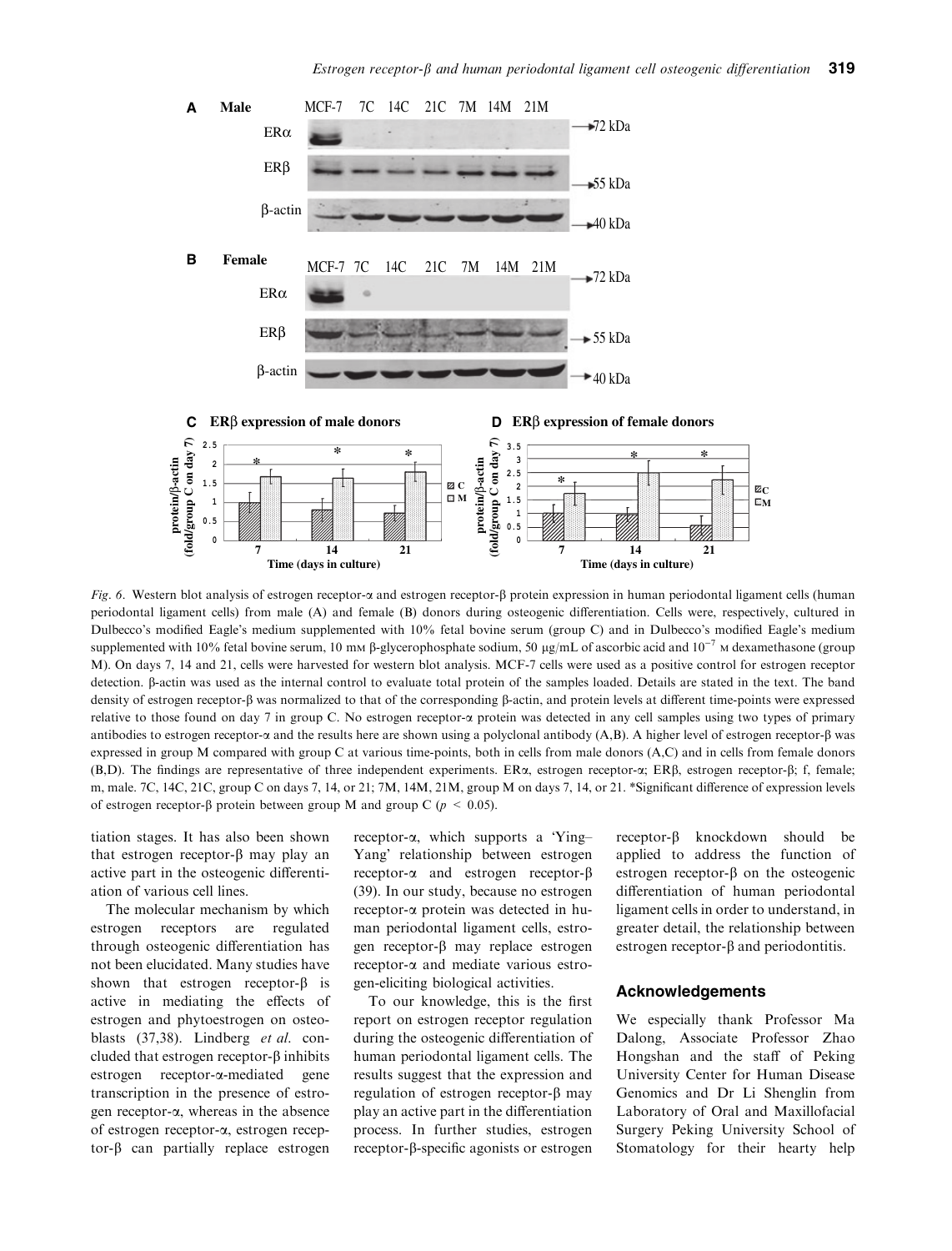during the study. We also would like to give our appreciation to teacher He Pingping from the Department of Epidemiology and Health Statistics, Peking University School of Public Health, for her assistance in statistics analysis. This work was supported by the Research Fund for the Doctoral Program of Higher Education of China (20060001103) and National Nature Science Foundation of China (30471882). Parts of this study was presented at 2006 FDI (Federation Dentaire International) Annual World Dental Congress (22–25 September 2006, Shenzhen, China), and the 85th General Session & Exhibition of the International & American Associations for Dental Research (21–24 March, 2007, New Orleans, Louisiana, USA).

# **References**

- 1. Harris HA, Albert LM, Leathurby Y et al. Evaluation of an estrogen receptor-beta agonist in animal models of human disease. Endocrinology 2003;144:4241–4249.
- 2. Reinhardt RA, Payne JB, Maze CA, Patil KD, Gallagher SJ, Mattson JS. Influence of estrogen and osteopenia/ osteoporosis on clinical periodontitis in postmenopausal women. J Periodontol 1999;70:823–828.
- 3. Birkenfeld L, Yemini M, Kase NG, Birkenfeld A. Menopause-related oral alveolar bone resorption: a review of relatively unexplored consequences of estrogen deficiency. Menopause 1999;6: 129–133.
- 4. Grodstein F, Colditz GA, Stampfer MJ. Post-menopausal hormone use and tooth loss: a prospective study. J Am Dent Assoc 1996;127:370–377. quiz 392.
- 5. Moggs JG, Orphanides G. Estrogen receptors: orchestrators of pleiotropic cellular responses. EMBO Rep 2001;2: 775–781.
- 6. Hall JM, McDonnell DP. The estrogen receptor beta-isoform (ERbeta) of the human estrogen receptor modulates ERalpha transcriptional activity and is a key regulator of the cellular response to estrogens and antiestrogens. Endocrinology 1999;140:5566–5578.
- 7. Monroe DG, Secreto FJ, Subramaniam M, Getz BJ, Khosla S, Spelsberg TC. Estrogen receptor alpha and beta heterodimers exert unique effects on estrogenand tamoxifen-dependent gene expression in human U2OS osteosarcoma cells. Mol Endocrinol 2005;19:1555–1568.
- 8. Arts J, Kuiper GG, Janssen JM et al. Differential expression of estrogen

receptors alpha and beta mRNA during differentiation of human osteoblast SV-HFO cells. Endocrinology 1997;138: 5067–5070.

- 9. Bord S, Horner A, Beavan S, Compston J. Estrogen receptors alpha and beta are differentially expressed in developing human bone. J Clin Endocrinol Metab 2001;86:2309–2314.
- 10. Braidman IP, Hainey L, Batra G, Selby PL, Saunders PT, Hoyland JA. Localization of estrogen receptor beta protein expression in adult human bone. J Bone Miner, Res. 2001:16:214-220.
- 11. Ireland DC, Bord S, Beavan SR, Compston JE. Effects of estrogen on collagen synthesis by cultured human osteoblasts depend on the rate of cellular differentiation. J Cell Biochem 2002;86:251–257.
- 12. Sims NA, Dupont S, Krust A et al. Deletion of estrogen receptors reveals a regulatory role for estrogen receptors-beta in bone remodeling in females but not in males. Bone 2002;30:18–25.
- 13. Ogawa S, Hosoi T, Shiraki M et al. Association of estrogen receptor beta gene polymorphism with bone mineral density. Biochem Biophys Res Commun 2000;269: 537–541.
- 14. Lau HH, Ho AY, Luk KD, Kung AW. Estrogen receptor beta gene polymorphisms are associated with higher bone mineral density in premenopausal, but not postmenopausal southern Chinese women. Bone 2002;31:276–281.
- 15. Scariano JK, Simplicio SG, Montoya GD, Garry PJ, Baumgartner RN. Estrogen receptor beta dinucleotide (CA) repeat polymorphism is significantly associated with bone mineral density in postmenopausal women. Calcif Tissue Int 2004;74: 501–508.
- 16. Kung AW, Lai BM, Ng MY, Chan V, Sham PC. T-1213C polymorphism of estrogen receptor beta is associated with low bone mineral density and osteoporotic fractures. Bone 2006;39:1097–1106.
- 17. Zhang L, Meng H, Zhao H et al. Estrogen receptor-alpha gene polymorphisms in patients with periodontitis. J Periodont Res 2004;39:362–366.
- 18. Seo BM, Miura M, Gronthos S et al. Investigation of multipotent postnatal stem cells from human periodontal ligament. Lancet 2004;364:149-155.
- 19. Mukai M, Yoshimine Y, Akamine A, Maeda K. Bone-like nodules formed in vitro by rat periodontal ligament cells. Cell Tissue Res 1993;271:453–460.
- 20. Basdra EK, Komposch G. Osteoblast-like properties of human periodontal ligament cells: an in vitro analysis. Eur J Orthod 1997;19:615–621.
- 21. Morishita M, Yamamura T, Bachchu MA, Shimazu A, Iwamoto Y. The effects of oestrogen on osteocalcin production by

human periodontal ligament cells. Arch Oral Biol 1998;43:329–333.

- 22. Morishita M, Yamamura T, Shimazu A, Bachchu AH, Iwamoto Y. Estradiol enhances the production of mineralized nodules by human periodontal ligament cells. J Clin Periodontol 1999;26:748-751.
- 23. Parkar MH, Newman HN, Olsen I. Polymerase chain reaction analysis of oestrogen and androgen receptor expression in human gingival and periodontal tissue. Arch Oral Biol 1996;41:979–983.
- 24. Morishita M, Shimazu A, Iwamoto Y. Analysis of oestrogen receptor mRNA by reverse transcriptase-polymerase chain reaction in human periodontal ligament cells. Arch Oral Biol 1999;44:781–783.
- 25. Jonsson D, Andersson G, Ekblad E, Liang M, Bratthall G, Nilsson BO. Immunocytochemical demonstration of estrogen receptor beta in human periodontal ligament cells. Arch Oral Biol 2004;49:85–88.
- 26. Somerman MJ, Archer SY, Imm GR, Foster RA. A comparative study of human periodontal ligament cells and gingival fibroblasts in vitro. J Dent Res 1988;67:66–70.
- 27. Owen TA, Aronow M, Shalhoub V et al. Progressive development of the rat osteoblast phenotype in vitro: reciprocal relationships in expression of genes associated with osteoblast proliferation and differentiation during formation of the bone extracellular matrix. J Cell Physiol 1990; 143:420–430.
- 28. Gomori G. Microscopic Histochemistry. Chicago: University of Chicago Press, 1952:273.
- 29. Bellows CG, Aubin JE, Heersche JN, Antosz ME. Mineralized bone nodules formed in vitro from enzymatically released rat calvaria cell populations. Calcif Tissue Int 1986;38:143–154.
- 30. Tsuji N, Kamagata C, Furuya M et al. Selection of an internal control gene for quantitation of mRNA in colonic tissues. Anticancer Res 2002;22:4173–4178.
- 31. Ullmannova V, Haskovec C. The use of housekeeping genes (HKG) as an internal control for the detection of gene expression by quantitative real-time RT-PCR. Folia Biol (Praha) 2003;49: 211–216.
- 32. Leimola-Virtanen R, Salo T, Toikkanen S, Pulkkinen J, Syrjanen S. Expression of estrogen receptor (ER) in oral mucosa and salivary glands. Maturitas 2000;36:131-137.
- 33. Flouriot G, Brand H, Denger S et al. Identification of a new isoform of the human estrogen receptor-alpha (hER-alpha) that is encoded by distinct transcripts and that is able to repress hER-alpha activation function 1. EMBO J 2000;19:4688–4700.